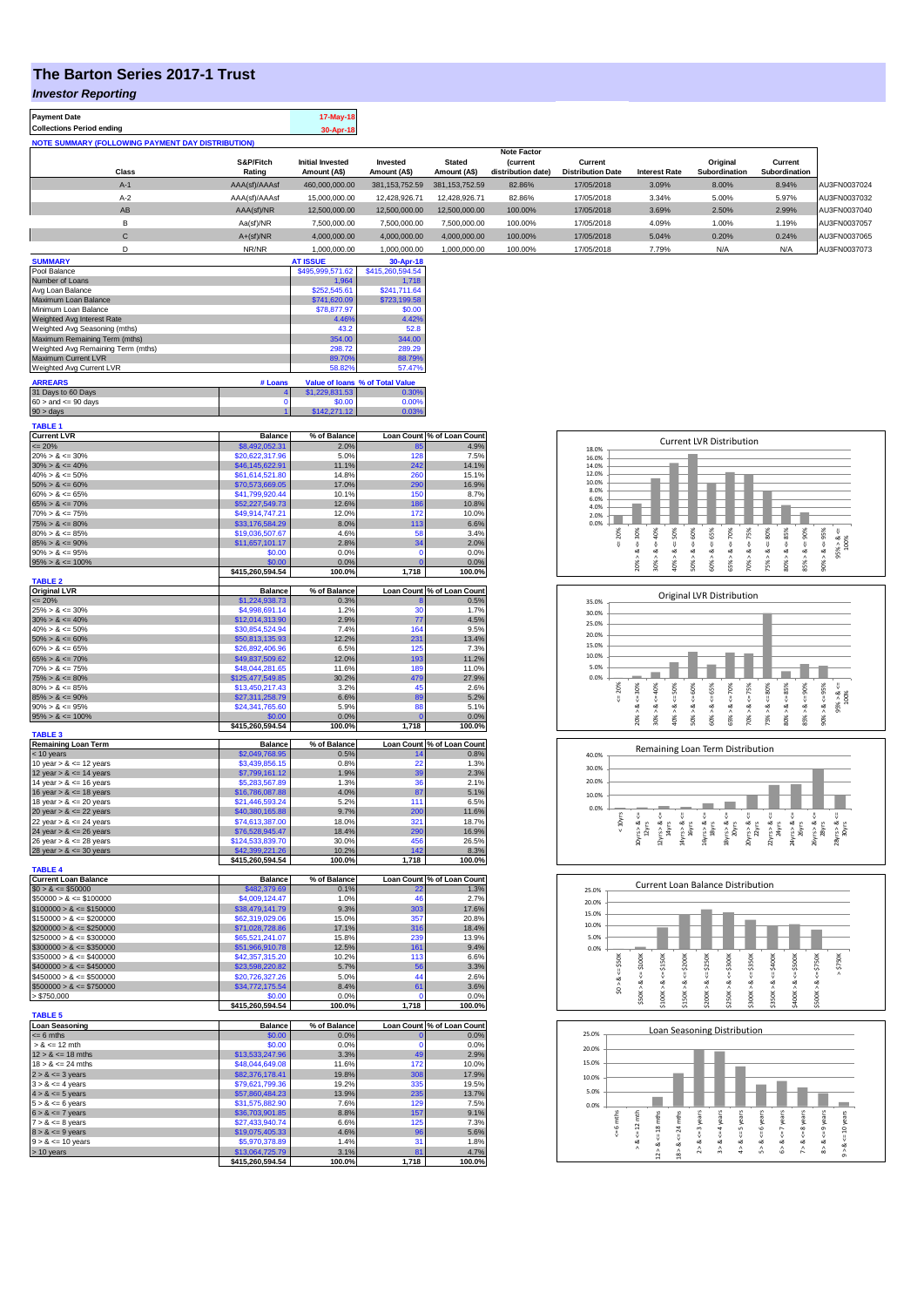## **The Barton Series 2017-1 Trust**

## *Investor Reporting*

| <b>Payment Date</b><br><b>Collections Period ending</b>                      | 17-May-18<br>30-Apr-18              |                      |             |                                    |
|------------------------------------------------------------------------------|-------------------------------------|----------------------|-------------|------------------------------------|
| TABLE 6                                                                      |                                     |                      |             |                                    |
| Postcode Concentration (top 10 by value)<br>2650                             | <b>Balance</b><br>\$9,190,868,30    | % of Balance<br>2.2% | 43          | Loan Count % of Loan Count<br>2.5% |
| 2615                                                                         | \$7,757,561.85                      | 1.9%                 | 30          | 1.7%                               |
| 2914                                                                         | \$7,421,629.88                      | 1.8%                 | 22          | 1.3%                               |
| 6210                                                                         | \$7,153,942.78                      | 1.7%                 | 35          | 2.0%                               |
| 2905                                                                         | \$6,935,710.35                      | 1.7%                 | 26          | 1.5%                               |
| 2602                                                                         | \$6,840,592.66                      | 1.6%                 | 24          | 1.4%                               |
| 5108<br>2617                                                                 | \$6,791,791.92                      | 1.6%<br>14%          | 38<br>18    | 2.2%<br>1.0%                       |
| 5109                                                                         | \$5,689,693.86<br>\$5,625,624.42    | 1.4%                 | 29          | 1.7%                               |
| 2913                                                                         | \$5,542,907.61                      | 1.3%                 | 21          | 1.2%                               |
|                                                                              |                                     |                      |             |                                    |
| TABLE <sub>7</sub>                                                           |                                     |                      |             |                                    |
| <b>Geographic Distribution</b>                                               | <b>Balance</b>                      | % of Balance         |             | Loan Count % of Loan Count         |
| <b>Australian Capital Territory</b>                                          | \$74,992,596.06                     | 18.1%                | 276         | 16.1%                              |
| New South Wales<br>Northern Territory                                        | \$67,718,630.06<br>\$1,234,460.65   | 16.3%<br>0.3%        | 271<br>5    | 15.8%<br>0.3%                      |
| Queensland                                                                   | \$13,518,243.85                     | 3.3%                 | 53          | 3.1%                               |
| South Australia                                                              | \$171,195,286.66                    | 41.2%                | 795         | 46.3%                              |
| Tasmania                                                                     | \$755,400.22                        | 0.2%                 | 2           | 0.1%                               |
| Victoria                                                                     | \$10,334,516.91                     | 2.5%                 | 37          | 2.2%                               |
| Western Australia                                                            | \$75,511,460.13                     | 18.2%                | 279         | 16.2%                              |
|                                                                              | \$415,260,594.54                    | 100.0%               | 1,718       | 100.0%                             |
| <b>TABLE 8</b>                                                               |                                     |                      |             |                                    |
| Metro/Non-Metro/Inner-City                                                   | <b>Balance</b>                      | % of Balance         |             | Loan Count % of Loan Count         |
| Metro                                                                        | \$324,084,890.18                    | 78.0%                | 1322        | 76.9%                              |
| Non-metro                                                                    | \$90,227,169.94<br>\$948,534.42     | 21.7%<br>0.2%        | 392         | 22.8%                              |
| Inner city                                                                   | \$415,260,594.54                    | 100.0%               | 1,718       | 0.2%                               |
| <b>TABLE 9</b>                                                               |                                     |                      |             | 100.0%                             |
| <b>Property Type</b>                                                         | Balance                             | % of Balance         |             | Loan Count % of Loan Count         |
| <b>Residential House</b>                                                     | \$379,677,669.47                    | 91.4%                | 1559        | 90.7%                              |
| <b>Residential Unit</b>                                                      | \$35,365,917.60                     | 8.5%                 | 158         | 9.2%                               |
| Rural                                                                        | \$217,007.47                        | 0.1%                 |             | 0.1%                               |
| Semi-Rural                                                                   | \$0.00                              | 0.0%                 | $\Omega$    | 0.0%                               |
| TABLE 10                                                                     | \$415,260,594.54                    | 100.0%               | 1,718       | 100.0%                             |
| <b>Occupancy Type</b>                                                        | <b>Balance</b>                      | % of Balance         |             | Loan Count % of Loan Count         |
| Owner Occupied                                                               | \$339,982,219.42                    | 81.9%                | 1388        | 80.8%                              |
| Investment                                                                   | \$75,278,375.12                     | 18.1%                | 330         | 19.2%                              |
|                                                                              | \$415,260,594.54                    | 100.0%               | 1,718       | 100.0%                             |
| TABLE 11                                                                     |                                     |                      |             |                                    |
| <b>Employment Type Distribution</b>                                          | Balance                             | % of Balance         |             | Loan Count % of Loan Count         |
| Contractor                                                                   | \$9,961,759.84                      | 2.4%                 | 40          | 2.3%                               |
| Pay-as-you-earn employee (casual)                                            | \$15,394,446,34                     | 3.7%<br>76.3%        | 70<br>1274  | 4.1%<br>74.2%                      |
| Pay-as-you-earn employee (full time)<br>Pay-as-you-earn employee (part time) | \$316,914,859.42<br>\$33,387,315.37 | 8.0%                 | 149         | 8.7%                               |
| Self employed                                                                | \$16,247,807.87                     | 3.9%                 | 71          | 4.1%                               |
| No data                                                                      | \$22,967,436.92                     | 5.5%                 | 113         | 6.6%                               |
| <b>Director</b>                                                              | \$386,968.78                        | 0.1%                 |             | 0.0%                               |
|                                                                              | \$415,260,594.54                    | 99.9%                | 1,718       | 99.9%                              |
| TABLE <sub>12</sub>                                                          |                                     |                      |             |                                    |
| <b>LMI Provider</b>                                                          | <b>Balance</b>                      | % of Balance         |             | Loan Count % of Loan Count         |
| OBE                                                                          | \$382,711,649.63                    | 92.2%                | 1604<br>114 | 93.4%                              |
| Genworth                                                                     | \$32,548,944.91<br>\$415,260,594.54 | 7.8%<br>100.0%       | 1,718       | 6.6%<br>100.0%                     |
| TABLE 13                                                                     |                                     |                      |             |                                    |
| <b>Arrears</b>                                                               | <b>Balance</b>                      | % of Balance         |             | Loan Count % of Loan Count         |
| $= 0$ days                                                                   | \$406,683,072.20                    | 97.9%                | 1686        | 98.1%                              |
| $0 >$ and $\lt = 30$ days                                                    | \$7,205,419.69                      | 1.7%                 | 27          | 1.6%                               |
| $30 >$ and $\leq 60$ days                                                    | \$1,229,831.53                      | 0.3%                 |             | 0.2%                               |
| $60 >$ and $\leq 90$ days                                                    | \$0.00                              | 0.0%                 | Ō           | 0.0%                               |
| $90 > \text{days}$                                                           | \$142,271.12                        | 0.0%                 |             | 0.1%                               |
|                                                                              | \$415,260,594.54                    | 100.0%               | 1,718       | 100.0%                             |
| TABLE 14<br><b>Interest Rate Type</b>                                        | <b>Balance</b>                      | % of Balance         |             | Loan Count % of Loan Count         |
| Variable                                                                     | \$274,919,294.94                    | 66.2%                | 1155        | 67.2%                              |
| Fixed                                                                        | \$140,341,299.60                    | 33.8%                | 563         | 32.8%                              |
|                                                                              | \$415,260,594.54                    | 100.0%               | 1,718       | 100.0%                             |
| <b>TABLE 15</b>                                                              |                                     |                      |             |                                    |
| <b>Weighted Ave Interest Rate</b>                                            | <b>Balance</b>                      | <b>Loan Count</b>    |             |                                    |
| Fixed Interest Rate                                                          | 4.34%                               | 563                  |             |                                    |
| <b>TABLE 16</b>                                                              |                                     |                      |             |                                    |
| Foreclosure, Claims and Losses (cumulative)                                  | <b>Balance</b>                      | Loan Count           |             |                                    |
| Properties foreclosed                                                        | \$0.00                              |                      |             |                                    |
| Claims submitted to mortgage insurers                                        | \$0.00                              | Ō                    |             |                                    |
| Claims paid by mortgage insurers                                             | \$0.00                              | Ō                    |             |                                    |
| loss covered by excess spread                                                | \$0.00                              | Ō                    |             |                                    |
| Amount charged off                                                           | \$0.00                              | ö                    |             |                                    |

Please note: Stratified data excludes loans where the collateral has been sold and there is an LMI claim pending.